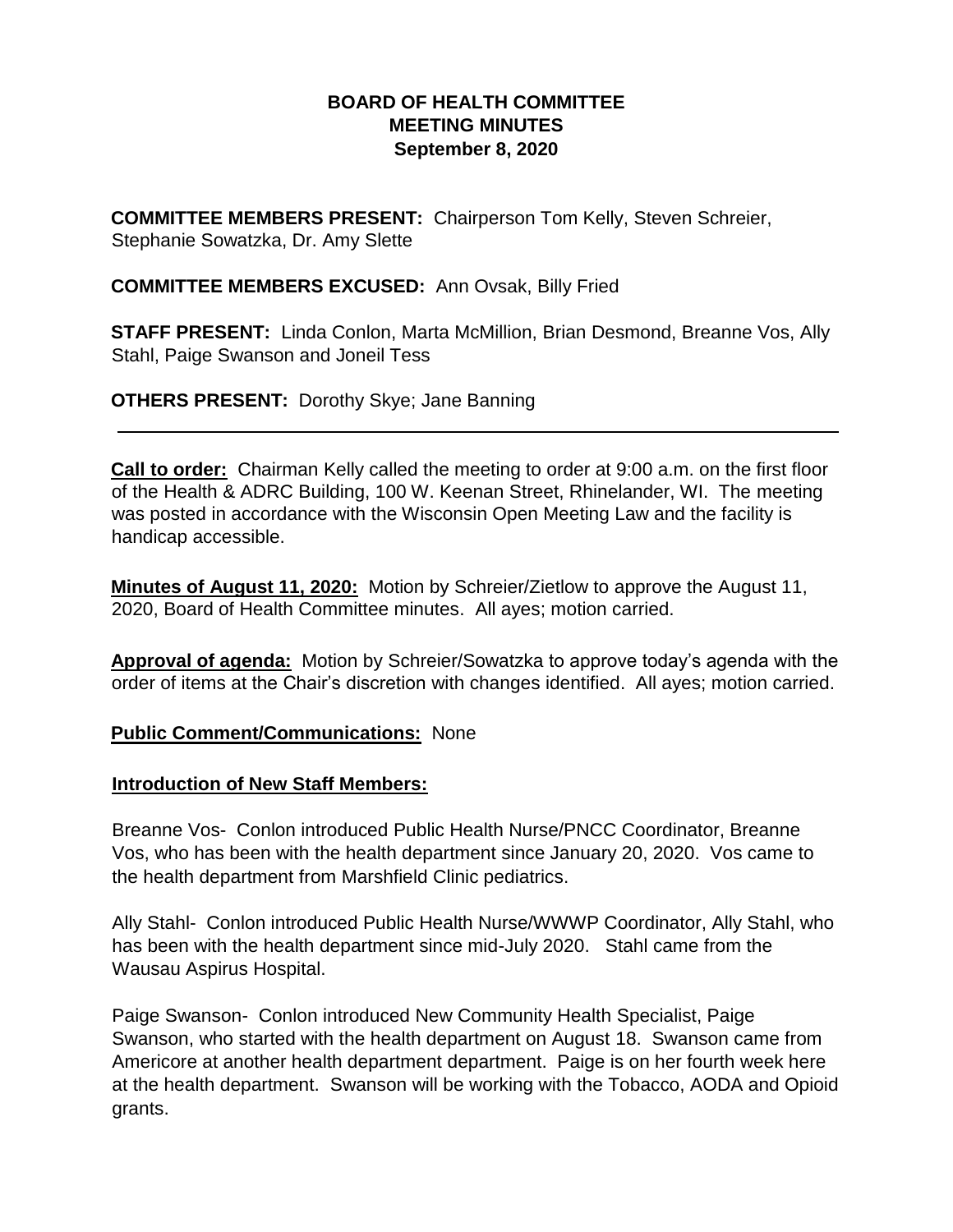# **Employee Service Award:**

Kyla Waksmonski: Conlon shared that Waksmonski celebrated her 10<sup>th</sup> year anniversary with the county in May of 2020. Conlon stated Waksmonski is in instrumental in doing our Quality Improvement, Strategic Plan and is also our Accreditation Coordinator.

**TB Contract – Brian Desmond:** Conlon said we have a tb contract as normal. This is a state contract and we are mandated to do. This is a contract that goes out to all counties in Wisconsin and will not make changes. Desmond asked if we would like to go through contract. We needed to have this contract in order to get meds for active tb case. We have not had any issues with this at any. Most of our clients do not have insurance. TB can progress and transfer. We are on the hook to order them to take them and make sure they are staying home. It takes more work if we weren't to sign the form. Schreier /Sowatzka made motion to accept contract as presented

**2021 Budget**: Conlon passed out new 2020 budget which was taken care of over the weekend and has been looked at. Conlon said she does not want to look at varients this year. The budget will reamin about the same this year. ELC epidemiology lab policy. Going to drop to 100 grand this next year. Preparedness funds will increase this next year. Top portion is grant funding. Sanitarian program does not have grant programs. Increase in WWWP. Tax funding is based on tax position. About 1/3 of staff are tax levy. We don't get a lot of tax increase every year. Revenue does bounce around a little bit. We are little bit nervous about flu revenue. We are nervous we think that with covid and the response. Mass Clinics are going to be different this year compared to previous years. Increase in family planning revenue. It is really dependent on the grants. Quarter of budget is tax levy. ELC funding which is covid response. Tobacco had to write for it. Changing to 3 days a week for this position for Reproductive Health. Our clients have been dropping. Fund balance is there for emergency so it doesn't fall back on the county. Budget call and covid pay. We have staff that get covid pay and comes out of our budget. Scheier/Sowatzka to move budget as presented. All ayes

**2020-2021 Fee Schedule:** Conlon reviewed changes on 2020-2021 fee schedule. Discussion followed. Sowatzka/Zietlow made a motion to accept fee schedule as presented. All ayes; motion carried.

#### **Monthly Updates:**

Communicable Diseases (8/1/20-8/31/20): Conlon reviewed and discussion followed.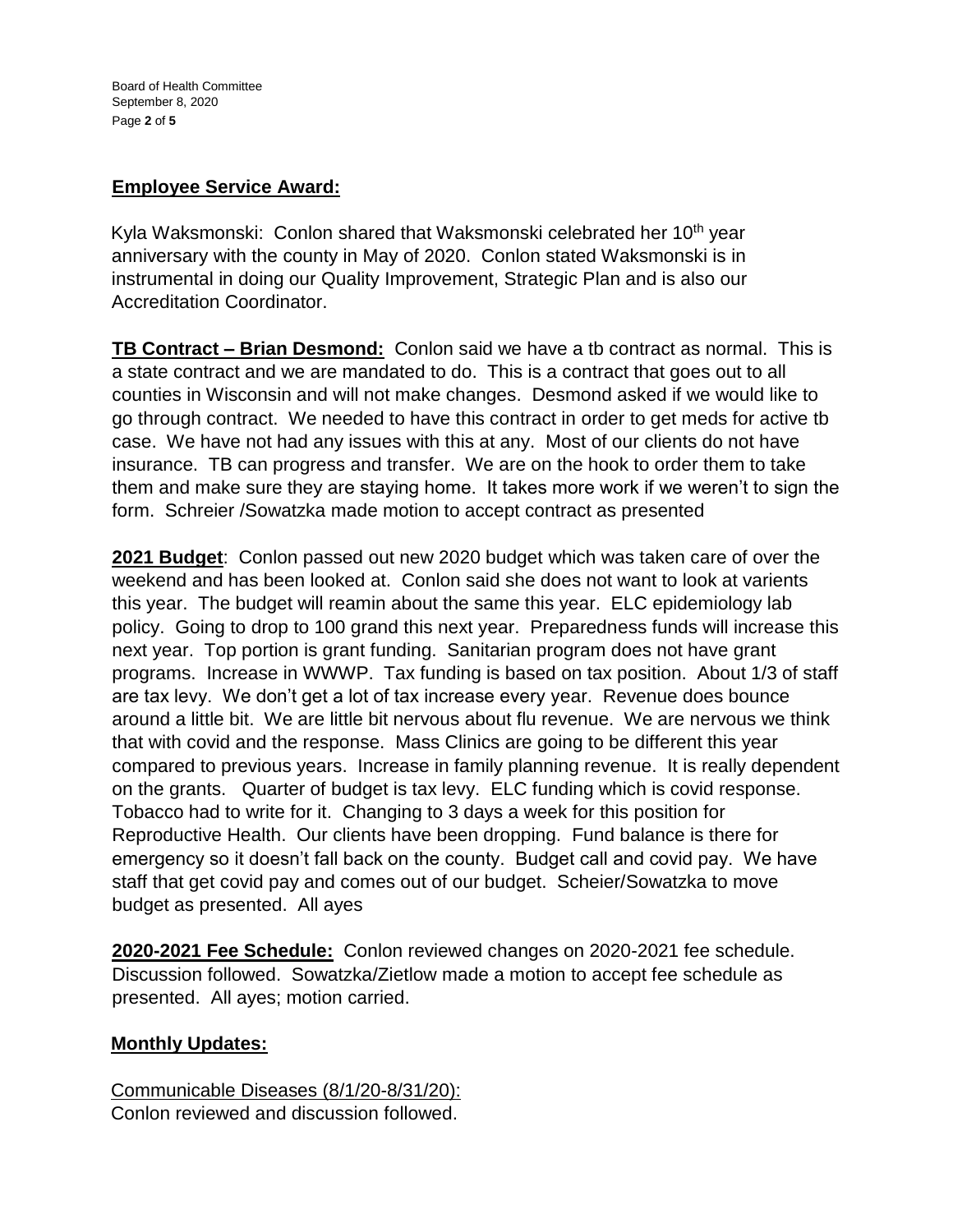| <b>Disease</b>                   | Closed | <b>Closed and</b><br><b>Confirmed/Probable</b> |
|----------------------------------|--------|------------------------------------------------|
| Anaplasmosis, A. phagocytophilum |        |                                                |
| <b>Babesiosis</b>                |        |                                                |
| <b>Brucellosis</b>               |        |                                                |
| Chlamydia Trachomatis Infection  | 10     | 10                                             |
| Coronavirus, Novel 2019 (COVID-  |        |                                                |
| 19)                              | 2,022  | 126                                            |
| Giardiasis                       |        |                                                |
| Gonorrhea                        |        | 2                                              |
| <b>Mumps</b>                     |        |                                                |
| Non TB Mycobacterial Disease     |        |                                                |
| Varicella (Chicken Pox)          |        |                                                |

Flu: Conlon said the ADRC has allowed us to use the downstairs to use for flu clinic. Great partnership with ADRC. We are having some issues scheduling our flu clinics and feel it is very important to go out to the community to give flu shots. Working with partners to make sure we have a safe clinic. First clinic Saturday, Saturday 26, 2020, at the DOT building. This is being done on Saturday parking lots will be empty.

Coronavirus (COVID-19) - Data**:** McMillion reviewed the data dashboard. Incidents rate per county and will be done on a daily basis. We do know it can variate each day based on testing being done. Schreier asked why the we don't see time of how long it comes back. Skye expressed if we are not able to get test results to come back doesn't halep to prevent the spread. McMillion stated this has been a waive. Labs are still prioritizing as well. We are seeing varing turnarounds for each entities. conlon worked really hard to pull the data. At some point the public has to accept. We do tell people on the phone what the average day is. If it can be done easily it will happen but if it going to take time. We won't be presenting it. Skye asked if we have access to data with the type of tests. There are tests that have very high specicifity. There are tests that are more sensitive. In order to stop the spread of disease we need the quick and dirty ones. If you find such a source of information. Schlette said it is very hard to get that data from the testing labs. McMillion adds the rapid tests to have a follow up PCR for those with false negatives. The public should know what types of tests are available and what they mean. This is not readily available to us. Conlon hesitates to do it push people to one entity and these change on a daily basis. Averages are the best we could do. Tests when are they appropriate and when should they be used. Skye when you set up covid testing do you get to choose what tests you are taking. State dictates what test we do which is the PCR tests and results are getting back around 2 days. Conlon says it would give people the sense of false security.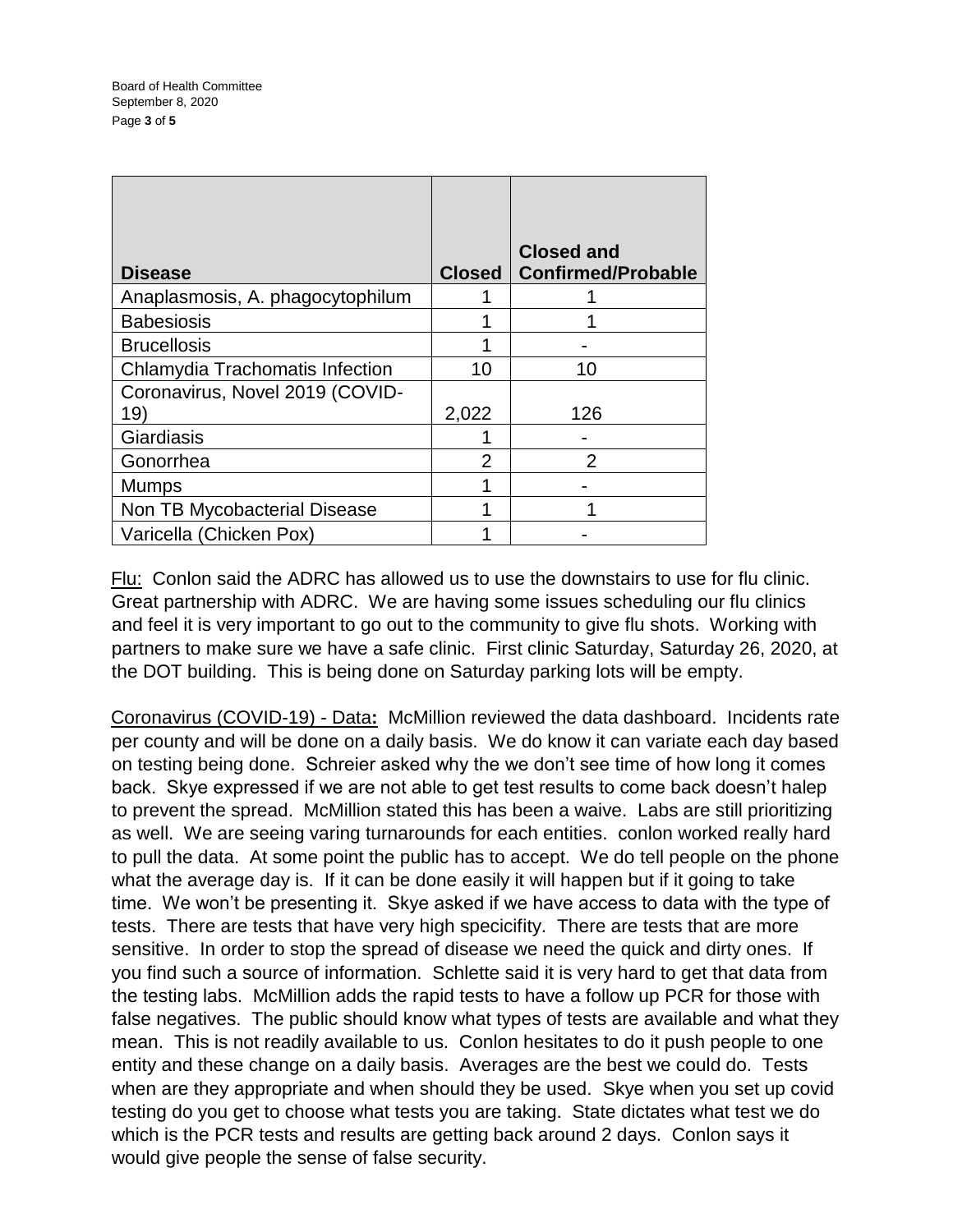Board of Health Committee September 8, 2020 Page **4** of **5**

Coronavirus (COVID-19) - Schools**:** Conlon said the health department is working with each school. The health department has gotten permission with corp counsel to release as much as information as possible to the schools. Conlon stated there is a meeting every Monday with schools and they are working really hard to keep kids safe.

Coronavirus (COVID-19) - Role**:** There is a cool graphic on infographic. Our role is try to bring everyone together in response. Our role, public health, is just everywhere. This document does into how critical our role is. We are in month 7 of this response and we have to figure out the new normal. Our response is not ending any time soon. We need to figure out how we are going to move forward. The hiring of contact tracers has helped our staff tremendously. It has helped relieve our staff. We have figured out how to treat people. When we do get a vaccine who will be getting it right away. What is the definition of essential workers. Prioritization of COVID vaccines. Some of the challenges trying to do our job and getting beat up every day with calls and businesses that do not want to be forth coming. It is a battle we are facing every day. Trying different things to alleviate stress. Trying to figure out ways. How do you communicate with schools that have students in different counties. The most effective way PR campaign to feature movie stars, pop stars, athletes and how them modeling and promoting the right kind of attitudes. Focusing more on individual communities to hit home more.

Outreach/Communication Report (8/8/20-9/4/20):

Conlon shared the outreach report.

| Facebook               | 132 |
|------------------------|-----|
| <b>Press Release</b>   | 11  |
| Presentation           |     |
| <b>Board of Health</b> |     |
| Interview              | 15  |
| <b>Health Fair</b>     |     |
| School                 |     |
| <b>Lobby Slides</b>    |     |
| Mailings               |     |
| <b>Phone Outreach</b>  |     |
| <b>Newsletter</b>      |     |
| Total                  | 158 |

Facebook Reporting (8/8/20-9/4/20):

Conlon shared Facebook report and discussion followed.

Posts 83